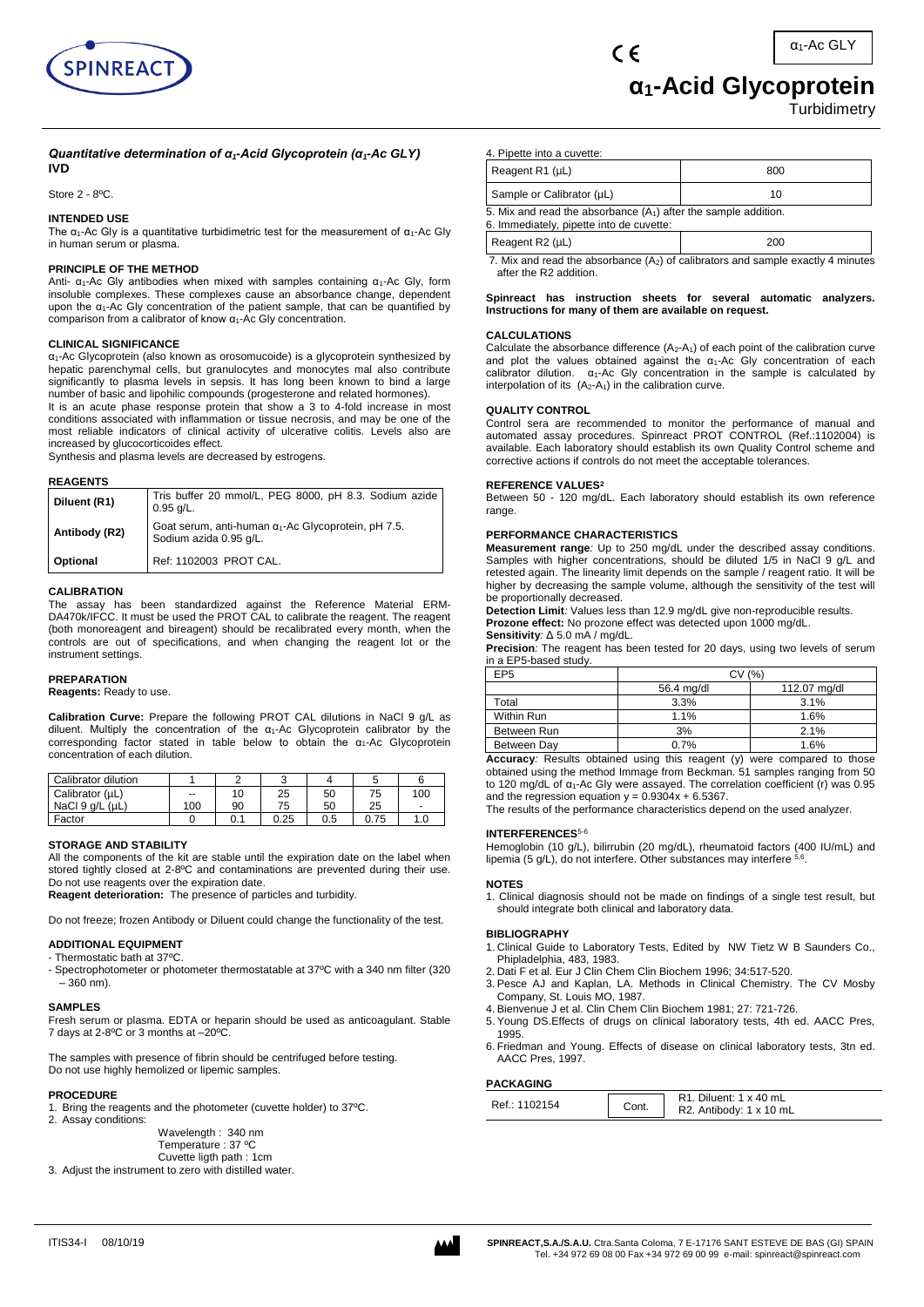

# **α1-Glicoproteina ácida**

Turbidimetría

# *Determinación cuantitativa de α1-Glicoproteina ácida (α1-Ac GLY)* **IVD**

Conservar a 2 - 8ºC.

# **USO RECOMENDADO**

La α<sub>1</sub>-Ac Gly es un ensayo turbidimétrico para la cuantificación de α<sub>1</sub>-Ac Gly en suero o plasma humano.

# **PRINCIPIO DEL METODO**

Los anticuerpos anti- α1-Ac Gly forman compuestos insolubles cuando se combinan con la α<sub>1</sub>-Ac Gly de la muestra del paciente, ocasionando un cambio de absorbancia proporcional a la concentración de α1-Ac Gly en la muestra, y que puede ser cuantificada por comparación con un calibrador de α1-Ac Gly de concentración conocida.

#### **SIGNIFICADO CLINICO**

La  $\alpha_1$ -Ac Gly (también conocido como orosomucode) es una glicoproteína sintetizada por las células del parénquima hepático, aunque los granulocitos y monocitos pueden contribuir significativamente a aumentar su nivel en el plasma durante procesos de sepsis. Esta glicoproteína se une a un gran número de componentes lipófilos (progesterona y derivados hormonales).

Es una proteína de fase aguda que aumenta de 3 a 4 veces su concentración normal en la mayoría de condiciones asociadas a procesos inflamatorios y necrosis de tejidos, y se considera uno de los indicadores más fiables de la colitis ulcerosa. El efecto de los glucocorticoides también puede incrementar su nivel en sangre. Su síntesis y su nivel en plasma puede verse reducido por la presencia de

estrógenos.

#### **REACTIVOS**

| Diluyente (R1)  | Tampón tris 20 mmol/L, PEG 8000, pH, 8,3. Azida<br>sódica 0,95 q/L.                   |
|-----------------|---------------------------------------------------------------------------------------|
| Anticuerpo (R2) | Suero de cabra, anti-α <sub>1</sub> -Ac Gly humana, pH 7,5. Azida<br>sódica 0,95 g/L. |
| Opcional:       | Ref: 1102003 PROT CAL                                                                 |

# **CALIBRACION**

El ensayo está calibrado frente al Material de Referencia ERM-DA470k/IFCC. Debe utilizarse el PROT CAL para la Calibración. El reactivo (tanto monoreactivo como bireactivo) se debe recalibrar cada mes, cuando los controles están fuera de especificaciones, y cuando el lote de reactivo o la configuración del instrumento cambia.

# **PREPARACIÓN**

#### **Reactivos:** Listos para el uso.

**Curva de Calibración:** Preparar las siguientes diluciones del PROT CAL en NaCl 9 g/L como diluyente. Para obtener las concentraciones de cada dilución de α1-Ac Gly, multiplicar la concentración de α1-Ac Gly del calibrador por el factor correspondiente indicado en la tabla:

| Dilución calibrador |     |     |      |     |      |                          |
|---------------------|-----|-----|------|-----|------|--------------------------|
| Calibrador (µL)     | --  | 10  | 25   | 50  | 75   | 100                      |
| NaCl 9 g/L (µL)     | 100 | 90  | 75   | 50  | 25   | $\overline{\phantom{a}}$ |
| Factor              |     | 0.1 | 0.25 | 0.5 | 0.75 | 1.0                      |

# **CONSERVACION Y ESTABILIDAD**

Todos los componentes del kit son estables hasta la fecha de caducidad cuando se mantienen los viales bien cerrados a 2-8ºC, y se evita la contaminación durante su uso. No utilizar reactivos que hayan sobrepasado la fecha de caducidad. **Indicadores de deterioro**: La presencia de partículas y turbidez.

No congelar; la congelación del Anticuerpo o Diluyente puede afectar la funcionalidad de los mismos.

# **MATERIAL ADICIONAL**

- Baño de agua a 37ºC.

Espectrofotómetro o fotómetro con cubeta termostatizable a 37°C para lecturas a 340 nm (320-360 nm).

# **MUESTRAS**

Suero o plasma fresco, recogido con heparina o EDTA como anticoagulantes. Estable 7 días a 2-8ºC o 3 meses a -20ºC.

Las muestras con restos de fibrina deben centrifugarse. No utilizar muestras altamente hemolizadas o lipémicas.

# **PROCEDIMIENTO**

1. Calentar los reactivos y el fotómetro (portacubetas) a 37ºC.

2. Condiciones del ensayo:

Longitud de onda: 340 nm

Temperatura: 37ºC Paso de luz de la cubeta: 1 cm

3. Ajustar el espectrofotómetro a cero frente a agua destilada.

| SPINREACT, S.A./S.A.U. Ctra.Santa Coloma, 7 E-17176 SANT ESTEVE DE BAS (GI) SPAIN<br>Tel. +34 972 69 08 00 Fax +34 972 69 00 99 e-mail: spinreact@spinreact.com |
|-----------------------------------------------------------------------------------------------------------------------------------------------------------------|
|                                                                                                                                                                 |

| 4. Pipetear en una cubeta:                                                                                                                   |     |  |  |
|----------------------------------------------------------------------------------------------------------------------------------------------|-----|--|--|
| Reactivo R1 (µL)                                                                                                                             | 800 |  |  |
| Muestra o Calibrador (µL)                                                                                                                    | 10  |  |  |
| 5. Mezclar y leer la absorbancia (A <sub>1</sub> ) después de la adición de la muestra.<br>6. Inmediatamente después, pipetear en la cubeta: |     |  |  |
| Reactivo R2 (µL)<br>200                                                                                                                      |     |  |  |
| 7. Mezclar y leer la absorbancia (A <sub>2</sub> ) exactamente después de 4 minutos de                                                       |     |  |  |

 $\epsilon$ 

7. Mezclar y leer la absorbancia (A2) exactamente después de 4 minutos de añadir el reactivo R2.

**Spinreact dispone de adaptaciones detalladas a la mayoría de analizadores automáticos del mercado. Solicite la información a su distribuidor.**

#### **CALCULOS**

Calcular la diferencia de absorbancias  $(A_2 - A_1)$  obtenidas para los distintos calibradores, y construir la curva de calibración de los valores obtenidos frente a las concentraciones de α1-Ac Gly de cada dilución del Calibrador. La concentración de α1-Ac Gly en la muestra se calcula por interpolación de su diferencia ( $A_2 - A_1$ ) en la curva de calibración.

# **CONTROL DE CALIDAD**

Se recomienda utilizar sueros control para controlar los ensayos tanto en procedimiento manual como en automático. Spinreact dispone del PROT CONTROL Ref: 1102004.

Cada laboratorio debería establecer su propio Control de Calidad y establecer correcciones en el caso de que los controles no cumplan con las tolerancias exigidas.

#### **VALORES DE REFERENCIA<sup>2</sup>**

Entre 50 - 120 mg/dL. Es recomendable que cada laboratorio establezca sus propios valores de referencia.

#### **CARACTERISTICAS DEL METODO**

**Rango de medida:** hasta 250 mg/dL en las condiciones descritas del ensayo. Las muestras con valores superiores deben diluirse 1/5 con NaCl 9 g/L y ensayarse de nuevo. El intervalo de medida depende de la relación muestra/reactivo. Disminuyendo el volumen de muestra, se aumenta el límite superior del intervalo de medida, aunque se reduce la sensibilidad.

**Límite de detección***:* valores por debajo de 12,9 mg/dL dan lugar a resultados poco reproducibles*.*

**Sensibilidad***:* 5,0 mA / mg/dL.

**Efecto prozona***:* No se observa hasta valores de 1000 mg/dL.

**Precisión:** El reactivo ha sido probado durante 20 días con dos niveles diferentes de suero en un estudio basado en las normas EP5 (NCCLS).

| EP <sub>5</sub> | CV (%)     |              |  |
|-----------------|------------|--------------|--|
|                 | 56.4 mg/dl | 112.07 mg/dl |  |
| Total           | 3.3%       | 3.1%         |  |
| Within Run      | 1.1%       | 1.6%         |  |
| Between Run     | 3%         | 2.1%         |  |
| Between Dav     | 0.7%       | 1.6%         |  |

**Exactitud:** El comportamiento de este método (y) fue comparado con el método Immage de Beckman. 51 muestras de concentraciones de α1-Ac Gly entre 50 y 120 mg/dL fueron analizadas con ambos métodos. El coeficiente de regresión (r) fue de 0,95 y la ecuación de la recta de regresión  $y = 0.9304x + 6.5367$ . Las características del método pueden variar según el analizador utilizado.

#### **INTERFERENCIAS**5-6

Bilirrubina (20 mg/dL), hemoglobina (10 g/L), lípidos (5 g/L) y factores reumatoides (400 UI/mL), no interfieren. Otras sustancias pueden interferir 5,6 .

#### **NOTAS**

1. El diagnóstico clínico no debe realizarse únicamente con los resultados de un único ensayo, sino que debe considerarse al mismo tiempo los datos clínicos del paciente.

#### **BIBLIOGRAFIA**

- 1. Clinical Guide to Laboratory Tests, Edited by NW Tietz W B Saunders Co., Phipladelphia, 483, 1983.
- 2. Dati F et al. Eur J Clin Chem Clin Biochem 1996; 34:517-520.
- 3. Pesce AJ and Kaplan, LA. Methods in Clinical Chemistry. The CV Mosby Company, St. Louis MO, 1987.
- 4. Bienvenue J et al. Clin Chem Clin Biochem 1981; 27: 721-726.
- 5. Young DS. Effects of drugs on clinical laboratory tests, 4th ed. AACC Pres,
- 1995. 6. Friedman and Young. Effects of disease on clinical laboratory tests, 3tn ed. AACC Pres, 1997.

# **PRESENTACION**

| <b>PRESENTAGIUN</b> |       |                                                       |
|---------------------|-------|-------------------------------------------------------|
| Ref.: 1102154       | Cont. | R1. Diluyente: 1 x 40 mL<br>R2. Anticuerpo: 1 x 10 mL |
|                     |       |                                                       |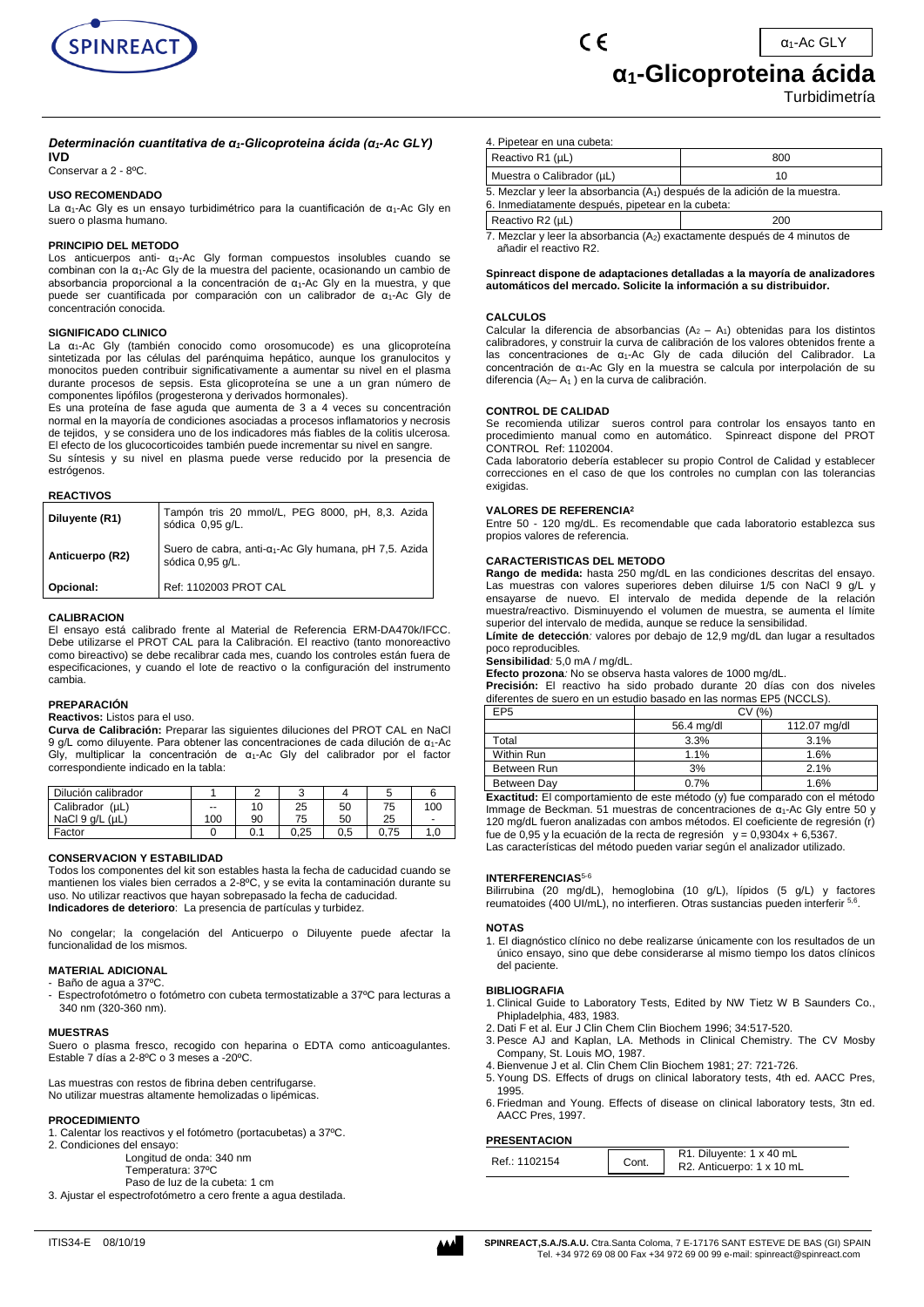

# **α1-Glycoprotéine acide**

# Turbidimétrie

# *Détermination quantitative de α1-Glycoprotéine acide (α1-Ac GLY)* **IVD**

Conserver à 2 - 8ºC.

# **USAGE RECOMMANDÉ**

L'α<sub>1</sub>-Ac Gly est un essai turbidimétrique pour quantifier l'α<sub>1</sub>-Ac Gly en sérum ou plasma humain.

# **PRINCIPE DE LA MÉTHODE**

Les anticorps anti- α1-Ac Gly forment des composés insolubles quand ils sont associés avec l'α1-Ac Gly de l'échantillon du patient, occasionnant un changement d'absorbance proportionnel à la concentration d'α1-Ac Gly dans l'échantillon, et qui peut être quantifiée par comparaison avec un calibreur d'α1-Ac Gly de concentration connue.

# **SIGNIFICATION CLINIQUE**

L'α1-Ac Gly (également connu comme orosomucoïde) est une glycoprotéine synthétisée par les cellules du parenchyme hépatique, même si les granulocytes et monocytes peuvent contribuer de manière significative à augmenter leur niveau dans le plasma pendant les processus de septicémie. Cette glycoprotéine s'unit à un grand nombre de composants lipophiles (progestérone et dérivés hormonaux).

C'est une protéine de phase aiguë qui augmente de 3 à 4 fois sa concentration normale dans la plupart des conditions associés à des processus inflammatoires et nécroses de tissus, et considérée comme un des indicateurs les plus fiables de la colite ulcéreuse. L'effet des glucocorticoïdes peut également augmenter son niveau dans le sang.

Sa synthèse et son niveau en plasma peut être réduit par la présence d'œstrogènes.

#### **RÉACTIFS**

| Diluant (R1)   | Tampon tris 20 mmol/L, PEG 8000, pH, 8,3. Azoture de<br>sodium 0,95 g/L.                     |  |  |
|----------------|----------------------------------------------------------------------------------------------|--|--|
| Anticorps (R2) | Sérum de chèvre, anti-a <sub>1</sub> -Ac Gly humaine, pH 7,5.<br>Azoture de sodium 0,95 q/L. |  |  |
| En option :    | Réf: 1102003 PROT CAL                                                                        |  |  |

# **ÉTALONNAGE**

L'essai est étalonné par rapport au matériel de référence ERM-DA470k/IFCC. Pour l'étalonnage il faut utiliser le PROT CAL. Le réactif (aussi bien monoréactif que biréactif) doit être recalibré tous les mois, quand les contrôles sont en dehors des spécifications, et quand le lot de réactif ou la configuration de l'instrument change.

# **PRÉPARATION**

# **Réactifs :** Prêt à l'usage.

**Courbe d'étalonnage :** Préparer les dilutions suivantes du PROT CAL en NaCl 9 g/L comme diluant. Pour obtenir les concentrations de chaque dilution de α<sub>1</sub>-Ac Glv. multiplier la concentration de  $\alpha_1$ -Ac Gly du calibreur par le facteur correspondant indiqué dans le tableau :

| Dilution calibreur |                          |     | ◠    |     |      |                          |
|--------------------|--------------------------|-----|------|-----|------|--------------------------|
| Calibreur (µL)     | $\overline{\phantom{a}}$ | 10  | 25   | 50  | 75   | 100                      |
| NaCl 9 g/L (uL)    | 100                      | 90  | 75   | 50  | 25   | $\overline{\phantom{a}}$ |
| Facteur            |                          | 0.1 | 0.25 | 0.5 | 0.75 | 1.0                      |

# **CONSERVATION ET STABILITÉ**

Tous les composants du kit sont stables jusqu'à la date d'expiration quand les flacons sont gardés bien fermés à 2-8ºC, et que la contamination est évitée au cours de leur utilisation. Ne pas utiliser de réactifs qui ont dépassé la date d'expiration. **Indicateurs de détérioration :** Présence de particules et de turbidité.

Ne pas congeler, la congélation de l'anticorps ou du diluant peut affecter leur fonctionnalité.

# **MATÉRIEL SUPPLÉMENTAIRE**

- Bain - marie à 37°C.

- Spectrophotomètre ou photomètre avec cuvette thermostatable à 37°C pour des lectures à 340 nm (320-360 nm).

# **ÉCHANTILLONS**

Sérum ou plasma frais, recueilli avec héparine ou EDTA comme anticoagulants. Stable 7 jours à 2-8°C ou 3 mois à -20°C.

Les échantillons avec des restes de fibrine doivent être centrifugés. Ne pas utiliser d'échantillons fortement hémolysés ou lypémiques.

# **PROCÉDURE**

- 1. Chauffer les réactifs et le photomètre (porte- cuvettes) à 37°C.
- 2. Conditions de l'essai :
	- Longueur d'onde : 340 nm
	- Température : 37ºC
- Passage de lumière de la cuvette: 1 cm 3. Ajuster le spectrophotomètre à zéro face à l'eau distillée.

4. Introduire la pipette dans une cuvette:

 $\epsilon$ 

| Réactif R1 (µL)                                                                                                                                      | 800 |  |
|------------------------------------------------------------------------------------------------------------------------------------------------------|-----|--|
| Échantillon ou calibreur (µL)                                                                                                                        | 10  |  |
| 5. Mélanger et lire l'absorbance (A <sub>1</sub> ) après l'ajout de l'échantillon.<br>6. Introduire la pipette dans la cuvette tout de suite après : |     |  |
| Réactif R2 (µL)                                                                                                                                      | 200 |  |

7. Mélanger et lire l'absorbance (A2) exactement 4 minutes après avoir ajouté le réactif R2.

#### **Spinreact dispose d'adaptations détaillées pour la plupart des analyseurs automatiques du marché. Veuillez contacter votre distributeur pour obtenir des informations.**

# **CALCULS**

Calculer la différence d'absorbances  $(A_2 - A_1)$  obtenues pour les différents calibreurs, et construire la courbe d'étalonnage des valeurs obtenues face aux concentrations d'α1-Ac Gly de chaque dilution du calibreur. La concentration d'α1- Ac Gly dans l'échantillon est calculée par interpolation de sa différence  $(A_2 - A_1)$ dans la courbe d'étalonnage.

# **CONTRÔLE DE QUALITÉ**

Il est recommandé d'utiliser des sérums de contrôle, afin de contrôler les essais aussi bien lors de procédures manuelles qu'automatiques. Spinreact dispose du PROT CONTROL Réf : 1102004.

Chaque laboratoire doit établir son propre Contrôle de Qualité et des corrections en cas de non-conformité des contrôles en termes de tolérances exigées.

# **VALEURS DE RÉFÉRENCE<sup>2</sup>**

Entre 50 – 120 mg/dL. Chaque laboratoire devrait établir ses propres valeurs de référence.

#### **CARACTÉRISTIQUES DE LA MÉTHODE**

**Limite de linéarité:** jusqu'à 250 mg/dL dans les conditions décrites de l'essai. Les échantillons avec des valeurs supérieures doivent être dilués 1/5 avec NaCl 9 g/L et testés à nouveau. L'intervalle de mesure dépend du rapport échantillon/réactif. En réduisant le volume d'échantillon, on augmente la limite supérieure de l'intervalle de mesure, même si la sensibilité est réduite.

**Limite de détection:** les valeurs en dessous de 12,9 mg/dL entraînent des résultats peu reproductibles.

**Sensibilité:** 5,0 mA / mg/dL.

**Effet prozone:** Aucun effet prozone n'a été observé jusqu'à des valeurs de 1000 mg/dL.

**Précision***:* Le réactif a été testé pendant 20 jours avec deux niveaux de sérum différents dans une étude basée sur les normes EP5 (NCCLS).

| EP <sub>5</sub>                                                                 | CV(%)      |              |  |  |
|---------------------------------------------------------------------------------|------------|--------------|--|--|
|                                                                                 | 56,4 mg/dL | 112,07 mg/dL |  |  |
| Total                                                                           | 3.3%       | 3.1%         |  |  |
| Pendant l'exécution                                                             | 1.1%       | 1.6%         |  |  |
| Entre l'exécution                                                               | 3%         | 2.1%         |  |  |
| Entre jours                                                                     | 0.7%       | 1.6%         |  |  |
| $\Gamma$ weetitude: La compositomant de catto máthodo (u) o átá composé ques lo |            |              |  |  |

**Exactitude:** Le comportement de cette méthode (y) a été comparé avec la méthode Immage de Beckman. 51 échantillons de concentrations de  $\alpha_1$ -Ac Gly entre 50 et 120 mg/dL ont été analysés avec les deux méthodes.

Le coefficient de régression (r) a été de 0,95 et l'équation de la droite de régression  $v = 9304x + 6.5367$ .

Les caractéristiques de la méthode peuvent varier selon l'analyseur utilisé.

# **INTERFÉRENCES**5-6

Bilirubine (20 mg/dL), hémoglobine (10 g/L), lipides (5 g/L) et facteurs rhumatoïdes (400 UI/mL), n'interfèrent pas. D'autres substances peuvent interférer 5,6 .

# **REMARQUES**

1. Le diagnostic clinique ne doit pas être réalisé uniquement avec les résultats d'un seul essai, mais doit également tenir compte des données cliniques du patient.

# **BIBLIOGRAPHIE**

- 1. Clinical Guide to Laboratory Tests, Edited by NW Tietz W B Saunders Co., Phipladelphia, 483, 1983.
- 2. Dati F et al. Eur J Clin Chem Clin Biochem 1996; 34:517-520.
- 3. Pesce AJ and Kaplan, LA. Methods in Clinical Chemistry. The CV Mosby Company, St. Louis MO, 1987.
- 4. Bienvenue J et al. Clin Chem Clin Biochem 1981; 27: 721-726.
- 5. Young DS. Effects of drugs on clinical laboratory tests, 4th ed. AACC Pres, 1995.
- 6. Friedman and Young. Effects of disease on clinical laboratory tests, 3tn ed. AACC Pres, 1997.

# **PRÉSENTATION**

| .            |       |                                                       |
|--------------|-------|-------------------------------------------------------|
| Réf: 1102154 | Cont. | $R1.$ Diluant : 1 x 40 mL<br>R2. Anticorps: 1 x 10 mL |